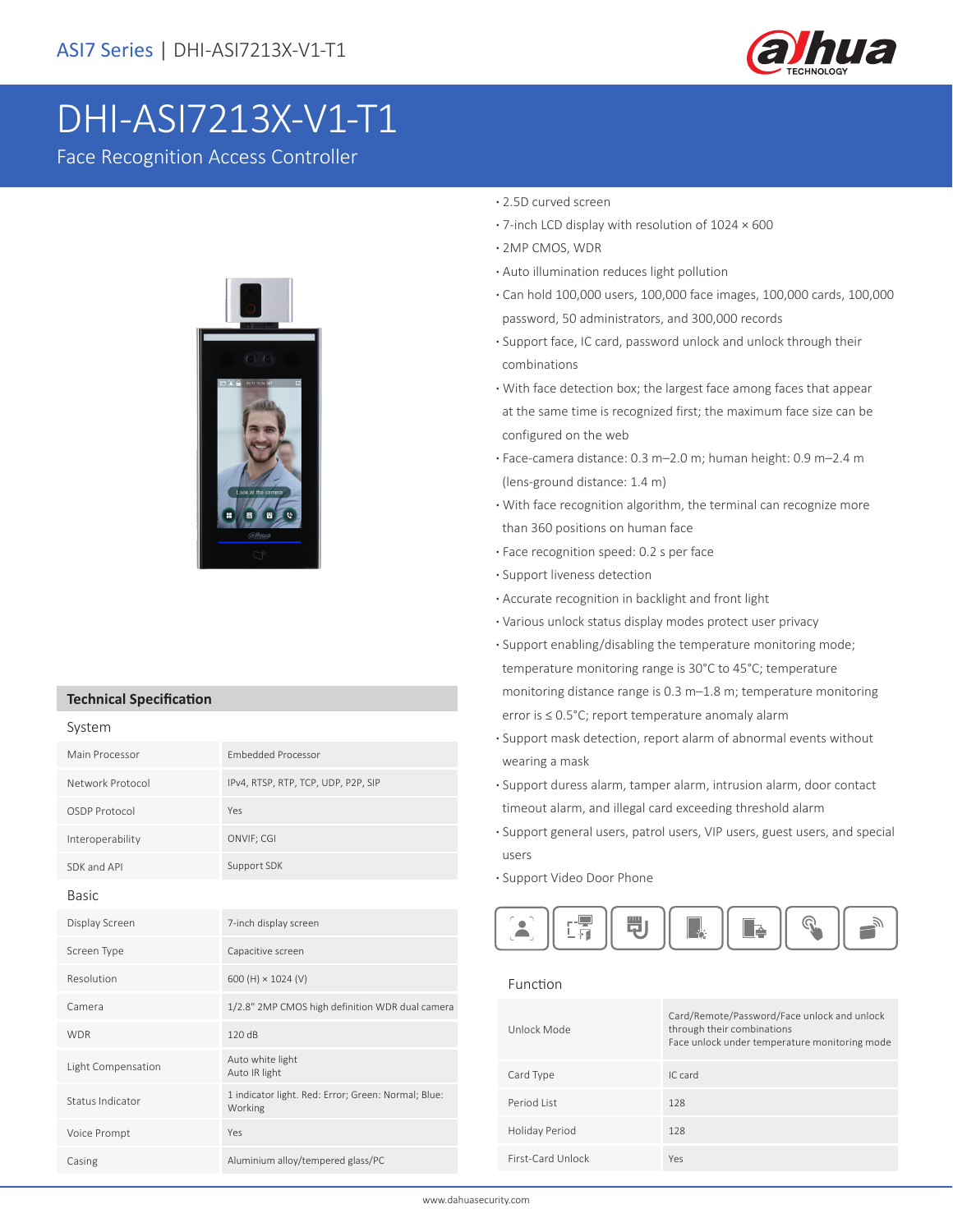## ASI7 Series | DHI-ASI7213X-V1-T1

| Remote Verification                       | Yes                                                                                                                                  |
|-------------------------------------------|--------------------------------------------------------------------------------------------------------------------------------------|
| Peripheral Card Reader                    | 1 RS-485, 1 Wiegand                                                                                                                  |
| Multiple Authentication                   | Yes                                                                                                                                  |
| Real-Time Surveillance                    | Yes                                                                                                                                  |
| Web Configuration                         | Yes                                                                                                                                  |
| Performance                               |                                                                                                                                      |
| Card Reading Distance                     | $3 \text{ cm}$                                                                                                                       |
| <b>Face Recognition Distance</b>          | Face-camera distance: 0.3 m-2.0 m<br>Human height: 0.9 m-2.4 m                                                                       |
| <b>Face Verification Accuracy</b>         | 99.5%                                                                                                                                |
| <b>Face Recognition Time</b>              | 0.2s                                                                                                                                 |
| Temperature Monitoring Range              | 30°C to 45°C                                                                                                                         |
| Temperature Monitoring Error              | $< 0.5^{\circ}$ C                                                                                                                    |
| <b>Temperature Monitoring</b><br>Distance | $0.3 m - 1.8 m$                                                                                                                      |
| Temperature Monitoring Height             | 135 cm-185 cm (when temperature monitoring<br>distance is 0.5 m)<br>120 cm-210 cm (when temperature monitoring<br>distance is 1.2 m) |

| Intrusion                           | Yes                                                                                                                                                                           |
|-------------------------------------|-------------------------------------------------------------------------------------------------------------------------------------------------------------------------------|
| Illegal Card Exceeding<br>Threshold | Yes                                                                                                                                                                           |
| General                             |                                                                                                                                                                               |
| Power Adapter                       | Included                                                                                                                                                                      |
| Power Supply                        | 12V 2A DC                                                                                                                                                                     |
| Power Consumption                   | $<$ 24W                                                                                                                                                                       |
| <b>Product Dimensions</b>           | 302.6 mm × 129.0 mm × 32.0 mm (11.91" × 5.08"<br>× 1.26")                                                                                                                     |
| Packaging Dimensions                | Controller packaging: 380 mm × 235 mm × 124 mm<br>$(14.96" \times 9.25" \times 4.88")$<br>Protective case: 494 mm × 402 mm × 275 mm<br>$(19.45" \times 15.83" \times 10.83")$ |
| <b>Operating Temperature</b>        | +10°C to +35°C (+50°F to +95°F)                                                                                                                                               |
| <b>Operating Humidity</b>           | 0%RH-90%RH (non-condensing)                                                                                                                                                   |
| <b>Operating Environment</b>        | Indoor                                                                                                                                                                        |
| Gross Weight                        | 2.2 kg (4.85 lb)                                                                                                                                                              |
| Installation                        | Wall mount                                                                                                                                                                    |
| Certifications                      | CE/FCC                                                                                                                                                                        |

### **Ordering Information**

| Type                                                                             | Model              | Description                                                                      |
|----------------------------------------------------------------------------------|--------------------|----------------------------------------------------------------------------------|
| <b>Face Recognition Access</b><br>Controller (indoor;<br>temperature monitoring) | DHI-ASI7213X-V1-T1 | 7-inch Face Recognition Access<br>Controller (indoor; temperature<br>monitoring) |

### **Dimensions (mm[inch])**







| Port                  |                     |
|-----------------------|---------------------|
| RS-485                | $\mathbf{1}$        |
| Wiegand               | 1 (input or output) |
| <b>USB</b>            | 1 USB2.0 port       |
| Network               | 2 Fthernet Port     |
| Alarm Input           | 2 (Switch quantity) |
| Alarm Output          | 2 (Relay)           |
| Alarm Linkage         | Yes                 |
| <b>Exit Button</b>    | $\mathbf{1}$        |
| Door Status Detection | $\mathbf{1}$        |
| Lock Control          | $\mathbf{1}$        |
|                       |                     |

### Alarm

Capacity

User Capacity 100, 000 Face Image Capacity 100, 000 Card Capacity 100, 000 Password Capacity 100, 000

Record Capacity 300, 000 records

| Anti-passback       | Yes |
|---------------------|-----|
| Tamper              | Yes |
| Duress              | Yes |
| Door Sensor Timeout | Yes |